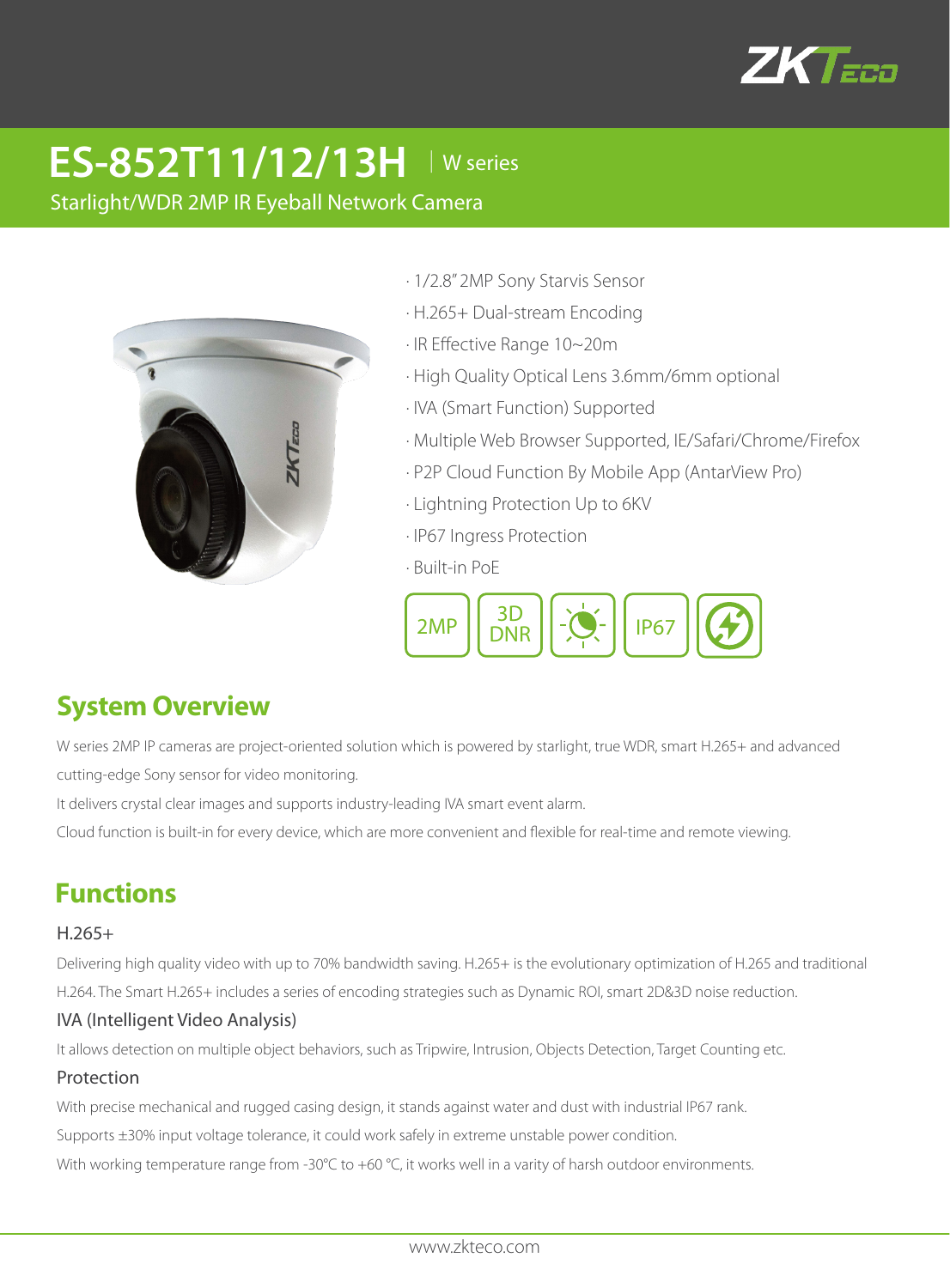# **Technical Parameters**

### Camera

| Models                   | ES-852T11H                                                                                | ES-852T12H                                         | ES-852T13H | Flash/DDR                                                         | 16MB/256MB                                                          |                            |            |
|--------------------------|-------------------------------------------------------------------------------------------|----------------------------------------------------|------------|-------------------------------------------------------------------|---------------------------------------------------------------------|----------------------------|------------|
| Image Sensor             | 1/2.8" 2MP Sony Starvis Sensor                                                            |                                                    |            | S/N Ratio                                                         | More than 52dB                                                      |                            |            |
| Min. Illumination        | 0.006Lux/F1.6 (color)<br>0 Lux with IR on                                                 |                                                    |            | <b>IR Distance</b>                                                | $10 - 20m$                                                          |                            |            |
|                          |                                                                                           |                                                    |            | IR LED No.                                                        | $\mathbf{1}$                                                        |                            |            |
| <b>Effective Pixel</b>   | 1920(H)* 1080(V)                                                                          |                                                    |            |                                                                   |                                                                     |                            |            |
| Lens                     |                                                                                           |                                                    |            |                                                                   |                                                                     |                            |            |
| <b>Focal Lengths</b>     | 2.8 <sub>mm</sub>                                                                         | 3.6mm                                              | 6mm        | <b>FOV</b>                                                        | $106^\circ$                                                         | $96^\circ$                 | $60^\circ$ |
| Aperture                 |                                                                                           | F1.6                                               |            |                                                                   |                                                                     |                            |            |
| <b>Video</b>             |                                                                                           |                                                    |            |                                                                   |                                                                     |                            |            |
| Compressions             | H.265/H.264                                                                               |                                                    |            | <b>WDR</b>                                                        | 120dB                                                               |                            |            |
| <b>Resolutions</b>       | 1080P(1920*1080)/1.3MP(1280*960)/720P(1280*720)<br>D1(720*576)Q720P(640*360)/CIF(352*288) |                                                    |            | Day/Night                                                         | Auto(ICR)/Color/B/W                                                 |                            |            |
|                          |                                                                                           |                                                    |            | <b>White Balance</b>                                              | Supported                                                           |                            |            |
| <b>Bit Rate Control</b>  | CBR/VBR                                                                                   |                                                    |            | Defog                                                             | Supported                                                           |                            |            |
| <b>Bit Rate</b>          | 16Kbps-32Mbps                                                                             |                                                    |            | <b>Noise Reduction</b>                                            | 3D DNR                                                              |                            |            |
| Streaming                | Dual stream                                                                               |                                                    |            | Mirror                                                            | Supported                                                           |                            |            |
|                          | Main stream: 1920*1080(1~25/30fps)                                                        |                                                    |            | Flip                                                              | Supported                                                           |                            |            |
| <b>Frame Rates</b>       |                                                                                           |                                                    |            | <b>BLC</b>                                                        | Supported                                                           |                            |            |
|                          | Sub stream: 720*576(1~25/30fps)                                                           |                                                    |            | <b>ROI</b>                                                        | Support 4 fixed region for main<br>stream and sub stream separately |                            |            |
| Digital Zoom             | 12x                                                                                       |                                                    |            | Anti-flicker                                                      | Supported                                                           |                            |            |
| <b>Audio Compression</b> | G.711u                                                                                    |                                                    |            | <b>Privacy Mask</b>                                               | 4 Areas                                                             |                            |            |
| Alarm & Audio            |                                                                                           |                                                    |            |                                                                   |                                                                     |                            |            |
| <b>Video Detections</b>  | Motion Detection, Video Shelter<br>N/A                                                    |                                                    | <b>IVA</b> | Tripwire/Intrusion/Object Left/Missing/<br><b>Target Counting</b> |                                                                     |                            |            |
| Audio                    |                                                                                           |                                                    |            |                                                                   |                                                                     |                            |            |
| <b>Network</b>           |                                                                                           |                                                    |            |                                                                   |                                                                     |                            |            |
| Ethernet                 | 1 RJ-45 port(10/100Mbps)                                                                  |                                                    |            | <b>Web Broswers</b>                                               | IE/Firefox/Chrome/Safari                                            |                            |            |
|                          |                                                                                           | TCP/IP, UDP, HTTP, IGMP, ICMP, DHCP, RTP/RTSP,DNS, |            |                                                                   | AntarVis 2.0                                                        |                            |            |
| Protocols                | DDNS, FTP, NTP, PPPOE, UPNP, SMTP, SNMP                                                   |                                                    |            | Mobile App                                                        | AntarView Pro                                                       |                            |            |
| Onvif                    | Onvif Profile S                                                                           |                                                    |            | Platforms                                                         |                                                                     | Mac OS/Windows/iOS/Android |            |
| Max. Online User         |                                                                                           | $\overline{2}$                                     |            |                                                                   |                                                                     |                            |            |
| General                  |                                                                                           |                                                    |            |                                                                   |                                                                     |                            |            |
| Warking Tamparatura      | $200C + 600C$                                                                             |                                                    |            | Ingrace Drotoction                                                |                                                                     | IDCT                       |            |

| Working Temperature      | -30°C~+60°C      | Ingress Protection | <b>IP67</b>   |
|--------------------------|------------------|--------------------|---------------|
| <b>Working Humidity</b>  | $10 - 90\%$      | <b>Dimensions</b>  | $0102*93.2mm$ |
| Power Supplies           | PoE, IEEE802.3af | Net Weight         | 0.36KG        |
|                          | DC12V±10%        | Gross Weight       | 0.44KG        |
| <b>Power Consumption</b> | $<$ 3W           |                    |               |